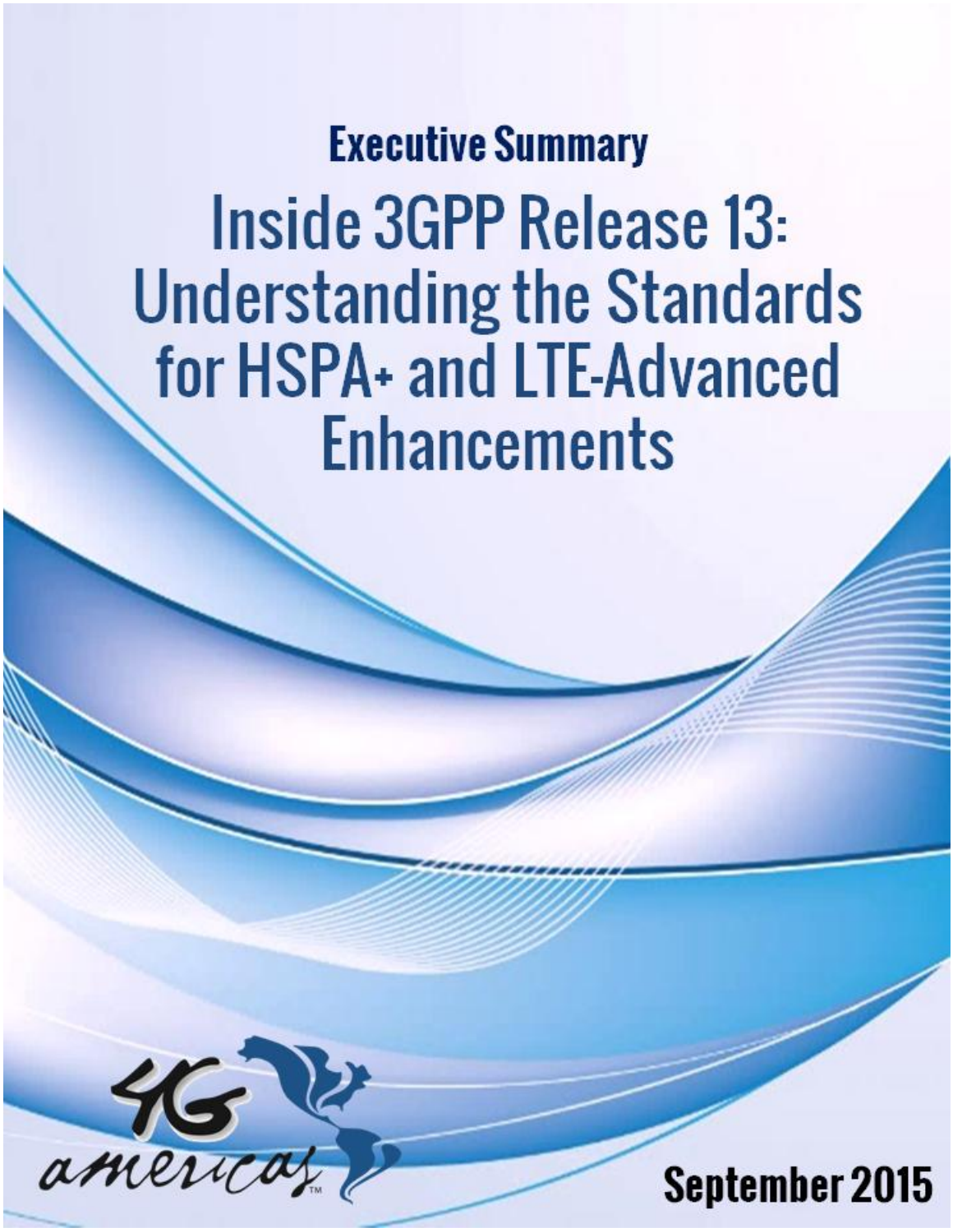#### **EXECUTIVE SUMMARY**

The 3rd Generation Partnership Project (3GPP) standards are a major reason why the technology supports more than 7.2 billion mobile connections worldwide. The latest version, 3GPP Release 13 (Rel-13), arrives just as the mobile industry begins discussion and development of another generation, the fifth generation (5G), of mobile technology to face unprecedented challenges: accommodating skyrocketing traffic growth amid a spectrum shortage, escalation of the Internet of Things (IoT) and a vision for network transformation that will create an all-IP environment. All of that will not be alleviated until the next decade or further as IMT-2020 or 5G technology begins to take shape.

However, the 3GPP standards have many innovations remaining for both LTE and HSPA+ to create a foundation for 5G. Rel-12, which was finalized in December 2014, contains a vast array of features for both LTE and HSPA+ that brings greater efficiency for networks and devices, as well as enables newer services. Rel-13 continues to build on these while adding many rich new features of its own, for example, studies for Indoor Positioning System (IPS) enhancements and Licensed Assisted Access (LAA) were initiated in June 2014 for Rel-13. As in previous releases, and given the large number of features first introduced in Rel-12, many were extended into Rel-13. Study is currently ongoing in Rel-13, with an expected functional freeze in December 2015, and completion in March 2016.

In this executive summary, a concise overview of the main Rel-13 features is provided. More detailed explanations of 3GPP Rel-13 are provided in the 4G Americas white paper, *[Mobile Broadband](http://www.4gamericas.org/files/8914/3576/4557/4G_Americas_Mobile_Broadband_Evolution_Toward_5G-Rel-12_Rel-13_June_2015x.pdf)  [Evolution Towards 5G: Rel-12 & Rel-13 and Beyond](http://www.4gamericas.org/files/8914/3576/4557/4G_Americas_Mobile_Broadband_Evolution_Toward_5G-Rel-12_Rel-13_June_2015x.pdf)*.

For LTE-Advanced, Rel-13 supports Active Antenna Systems (AAS), including beamforming, Multi-Input Multi-Output (MIMO) and Self-Organizing Network (SON) aspects, enhanced signaling to support intersite Coordinated Multi-Point Transmission and Reception (CoMP), Carrier Aggregation (CA) enhancements to support up to 32 component carriers and Dual Connectivity (DC) enhancements to better support multi-vendor deployments with improved traffic steering. Improvements in Radio Access Network (RAN) sharing are also being worked on as part of Rel-13. Work on enhancements to Machine Type Communication (MTC) and Proximity Services (ProSe) is continued from Rel-12.

Further features being considered in Rel-13 are: Licensed Assisted Access for LTE (LAA-LTE), in which LTE can be deployed in unlicensed spectrum, LTE Wireless Local Area Network (WLAN) Aggregation (LWA) where Wi-Fi can now be supported by a radio bearer and aggregated with an LTE radio bearer and Downlink (DL) Multi-User Superposition Transmission (MUST) which is a new concept for transmitting more than one data layer to multiple users without time, frequency or spatial separation.

For HSPA+, the main Rel-13 items being considered are enhancements for reducing control channel overhead and support for dual band Uplink (UL) Carrier Aggregation.

With respect to network-related services, Rel-13 introduces Wi-Fi integration enhancements to support Network-Based IP Flow Mobility (NBIFOM) enhancements to harmonize the support of voice and video services over Wi-Fi and enhancements to support Mission Critical Push-to-Talk (MCPTT) over LTE for public safety. Rel-13 continues work from Rel-12 in optimizing performance for MTC services by defining a Dedicated Core (DECOR) and Monitoring Enhancement (MONTE) for MTC services, as well as enhancements to MBMS, ProSe and group communications.

Additional features in network-related services include the User Plane Congestion Management (UPCON) feature which enables the identification of cells and users in congested situations so that policy decisions can be used to mitigate congestion, and the Application Specific Congestion Control for Data Communication (ACDC) can manage access attempts on a per application basis. Architecture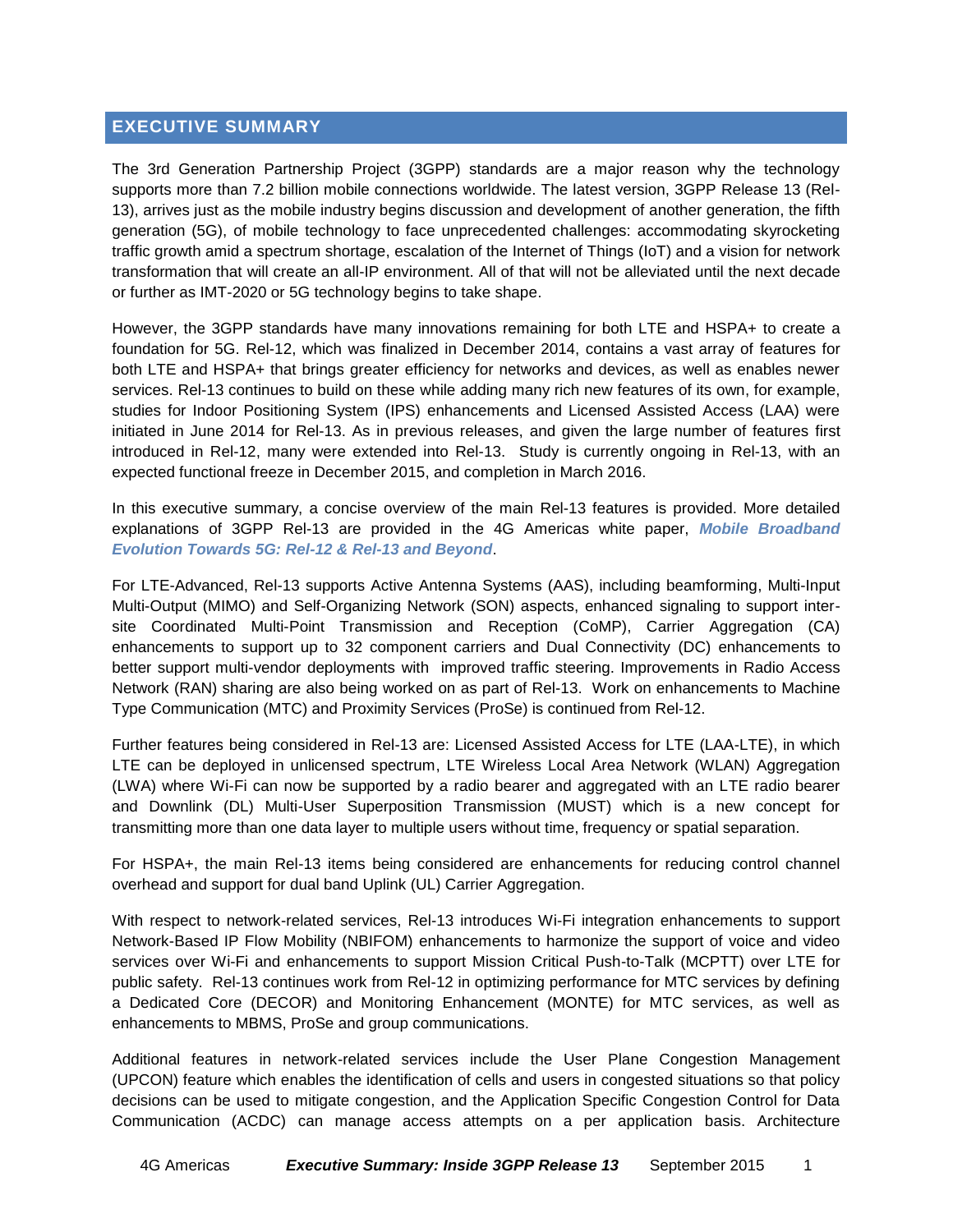Enhancements for Service Capability Exposure (AESE) was added in Rel-13 to expose valuable information to third party application providers.

As work on 3GPP Rel-13 continues to develop the standards for HSPA+ and LTE/LTE-Advanced, simultaneous discussion on future network requirements and recommendations for the next generation of 5G technologies has begun. Groups such as 4G Americas are contributing to the discussion and are liaising with other organizations such as NGMN Alliance, 5G PPP, ATIS, ITU, Small Cell Forum and others. 4G Americas has published several white papers on 5G topics including spectrum and technology recommendations. It is expected that discussions in the 3GPP working groups will turn to 5G standardization in Rel-14.

Following is an overview of some of the key features for LTE enhancements in Rel-13.

# **ANTENNA PROCESSING ENHANCEMENTS**

**Active Antenna Systems (AAS)** use flexible cell split (vertical or horizontal) and/or beamforming to provide increased system flexibility and performance. The AAS Base Station (BS) uses multiple transceivers on an antenna array to produce a radiation pattern that can be dynamically adjusted. Spatial selectivity in both transmit and receive directions is important. For example, compared to fixed beam antennas, the AAS may experience different spatial selectivity because it does not achieve full spatial selectivity until after digital baseband processing of the multiple elements in the array. Therefore, new radio requirements are needed for AAS compared to legacy radio requirements that exclude the antennas. Another aspect is the requirement reference points at which core Radio Frequency (RF) requirements are specified. For the downlink, the minimum requirement for radiated transmit power will be on the accuracy with which declared Equivalent Isotropic Radiated Power (EIRP) level is met. For the uplink, the Over-the-Air (OTA) sensitivity requirement applies to the AAS BS operating as a system (i.e., including combining of received signals from all active receivers). The received signal level is given by the Equivalent Isotropic Sensitivity (EIS) power level.

With the added beamforming, cell shaping and cell splitting benefits of AAS, Rel-13 has studied the impact of such techniques to performance SON. The Rel-13 work item focused on ensuring the connection continuity and adapting the existing SON/Mobility Robustness Optimization (MRO) principles during the dynamic deployment changes due to AAS-based deployments and without impacting the Radio Resource Management (RRM) mechanism.

In addition to specifications of the radio requirements, layer one enhancements for AAS have been initiated in a new work item on **Elevation Beamforming (EBF) and Full Dimension (FD) Multi-Input Multi-Output (MIMO).** Similar to AAS, the antenna considered is a two-dimensional antenna array operation with eight or more Transceiver Units (TXRU) per transmission point, where a TXRU has its own independent amplitude and phase control. To support elevation beamforming or full-dimension MIMO, the enhanced NodeB (eNB) needs to know the latest Channel State Information (CSI) with sufficient accuracy of channel quantization. Several CSI feedback mechanisms for both Frequency Division Duplex (FDD) and Time Division Duplex (TDD) have been evaluated, including beam-formed CSI-Reference Signal (RS) ports and non-precoded CSI-RS resources whose configuration is related to specific codebook design for a 2D antenna array and CSI feedback methodology. Other aspects considered are the need for more orthogonal or quasi-orthogonal Demodulation Reference Signal (DMRS) ports for estimating the demodulation channel as higher order UE pairing becomes more frequent.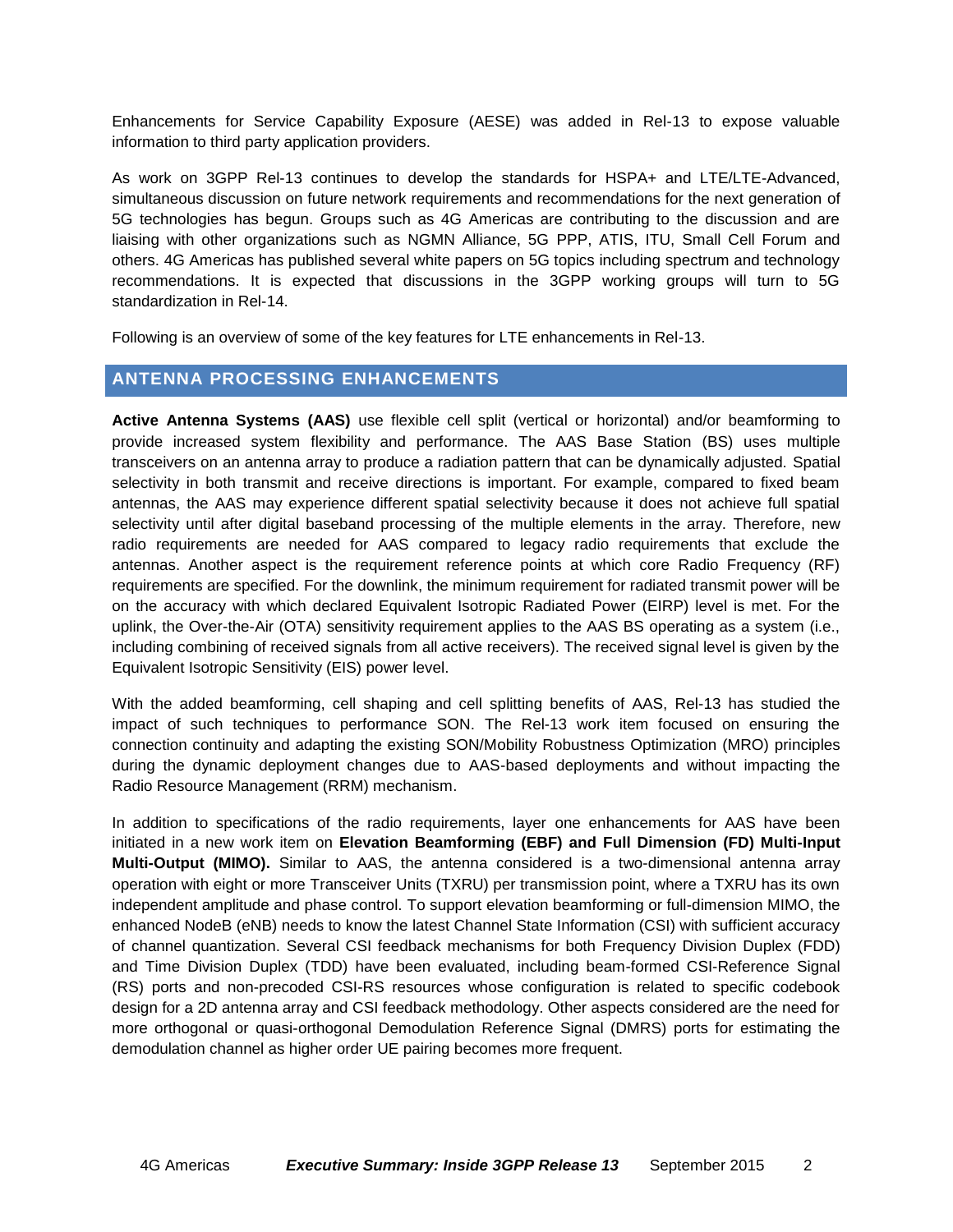### **COORDINATED MULTI-POINT (COMP)**

Another area of focus for Rel-13 was enhanced signaling for inter-eNB CoMP. The goal of inter-eNB CoMP is to introduce a coordination mechanism to reduce interference between two eNBs. It is believed that Inter-eNB CoMP can provide better performance by improving the coverage of high data rates, celledge throughput and overall system throughput coordinated scheduling. In Rel-12, two options were considered. The 'Relative Narrowband Tx Power (RNTP)' Information Element (IE) is exchanged among eNBs over X2 in X2AP: LOAD INFORMATION message. The purpose of this IE is to signal, on a per Physical Resource Block (PRB) basis, that the downlink transmission power is lower than the threshold value indicated by the RNTP Threshold IE.

The receiving eNB may take such information into account when setting its scheduling policy and will consider the received RNTP IE value valid until reception of a new LOAD INFORMATION message carrying an update. A possible enhancement of the Rel-13 work item is to extend RNTP signaling in the time domain. Other enhancements include User Equipment (UE) CSI information, Rank Indicator (RI), and Channel Quality Indicator (CQI)).

# **PUBLIC SAFETY**

Several Public Safety functionalities initiated in Rel-12 were continued in Rel-13, such as enhancements to **LTE device-to-device** communications and discovery, meeting public safety requirements for innetwork coverage (intra-cell and inter-cell), partial network coverage and outside network coverage scenarios. For non-public discovery, the work item covers in-network coverage only. Some of the enhancements prioritized are for Device to Device (D2D) discovery to enable Type 1 discovery, the partial and outside network coverage scenarios targeting public safety use and enhancements to D2D communication to enable the extension of network coverage using L3-based UE-to-Network Relays, including service continuity (if needed). These Public Safety functionalities are based on Rel-12 D2D communication, considering applicability to voice and video.

**Mission critical push-to-talk over LTE** (MCPTT) capabilities include group calls, person-to-person calls, prioritization of calls and of individuals, group management, user management, configuration management, security, operation in relay-to-network mode, operation in off-network mode and a number of other related features. MCPTT also uses the 3GPP Proximity Services (ProSe) to allow two public safety devices to communicate directly with each other, both in and out of regular LTE network coverage.

Current standardization activities also involve studying and developing the application level architecture for MCPTT. The discussions are around proposed solutions such as basic architecture functionalities across application, IP Multimedia Subsystem (IMS), Evolved Packet System (EPS) layers and the deployment models supported, identifying reusable components in existing TETRA and Critical Communications Evolution (TCCE) and Open Mobile Alliance (OMA) Push-to-Communicate for Public Safety (PCPS) specifications, roaming models, etc.

Multimedia Broadcast Multicast Services (MBMS) access was made available to applications in Rel-12 by the creation of the MB2 interface (between the Group Communication Service Application Server and the Broadcast Multicast Service Center). This work was primarily done to support MCPTT as well as any applications implementing the MB2 interface. In **MBMS enhancements**, two areas needing improvement in Rel-13 are service continuity and greater independence of the application from knowing the service areas defined in the network.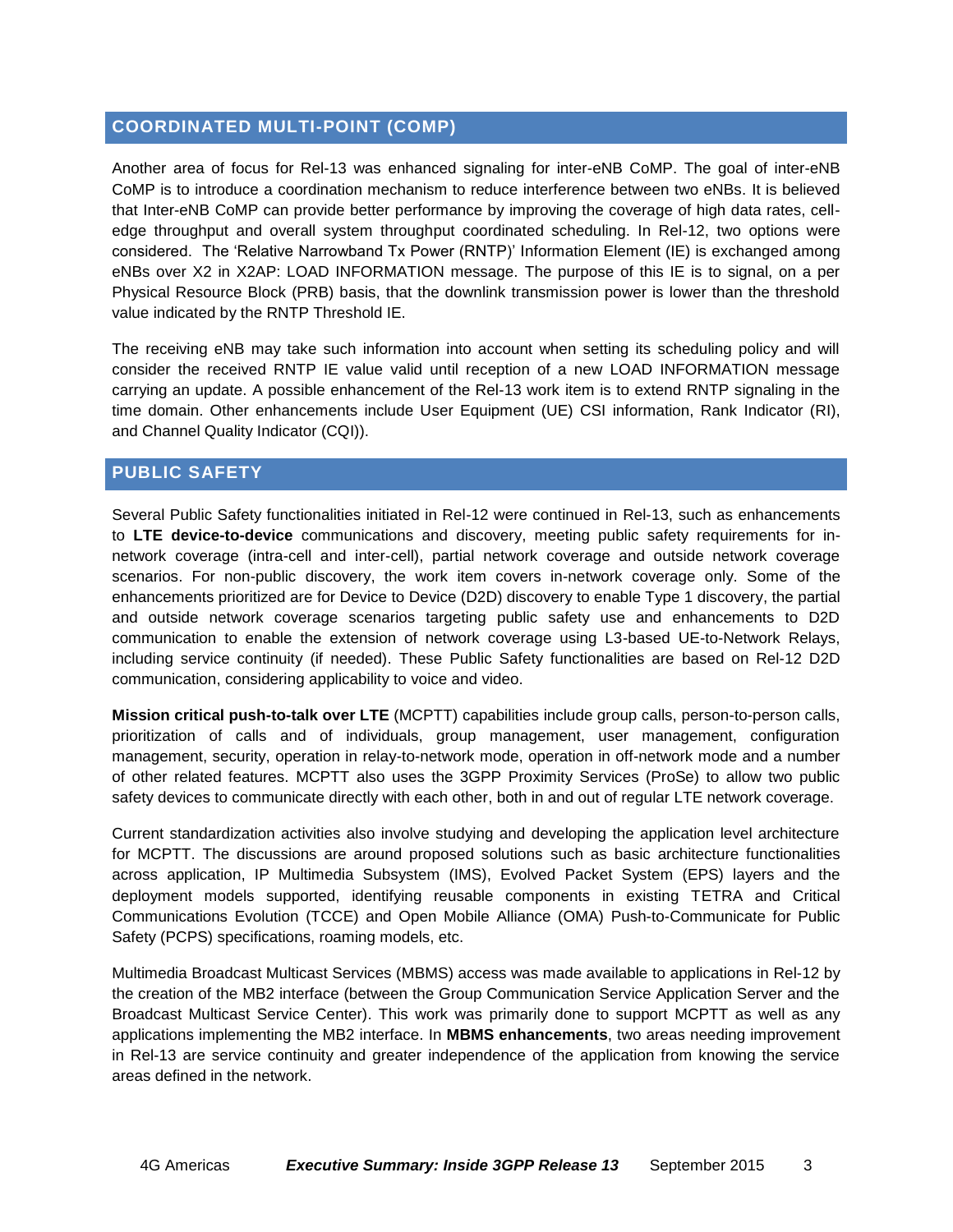To support pre-emption of MBMS bearers and support service continuity for the devices is to alert the devices that a particular MBMS bearer is about to be suspended. This gives the devices some time to be able to request a unicast bearer from the application, and this is precisely the method of service continuity already present in Rel-12. The additional warning provides the ability to have a smaller content gap at the application level when the switch from broadcast to unicast occurs. The other MBMS improvement in Rel-13 involves the ability of the application Group Communication System Application Server (GCS AS) to request an MBMS bearer using a list of cells, rather than a list of MBMS service areas.

# **MACHINE TYPE COMMUNICATIONS (MTC)**

In Rel-12, a new UE category with reduced data rate, half duplex support and single receive antenna was introduced. Further enhancements in Rel-13 aim at specifying a new UE for MTC operation in LTE that also allows for enhanced coverage compared to existing LTE networks and low power consumption. Coverage improvement corresponds to 15 dB for FDD UEs operating delay tolerant MTC applications, relative improvement with respect to their respective nominal coverage as well as power consumption reduction targeting ultra-long battery life for UEs both in normal coverage and enhanced coverage.

Other enhancements are: Dedicated Core Networks (DECOR), Architecture Enhancements for Services capability exposure (AESE), optimizations to support High Latency Communication (HLCom), Group Based Enhancements (GROUPE), Extended Discontinuous Reception (DRX) Cycle optimization and Monitoring Enhancements (MONTE). These are described in the following paragraphs.

In **DECOR**, architectural enhancements such as routing, to support dedicated core networks for specific type(s) of subscribers and maintain UEs in their respective Dedicated Core Network (DCN) are defined. The use of Dedicated Core Network can be to provide specific characteristics and/or functions or isolate specific UEs or subscribers (e.g., MTC subscribers, subscribers belonging to a specific enterprise or separate administrative domain, etc.). The main architecture enhancements are to route and maintain UEs in their respective dedicated core network (for UEs with assigned DCN).

For **AESE**, architecture enhancements are considered for a service capability exposure framework, wherein the 3GPP system provided service capabilities are exposed via one or more standardized Application Programming Interfaces (API). 3GPP Mobile Network Operators (MNO) can offer value added services by exposing these 3GPP service capabilities to external application providers, businesses and partners using web based APIs. In addition, 3GPP MNOs can combine other internal or external services with their network capabilities to provide richer, composite API services to their partners. This Rel-13 project studies and evaluates architecture enhancements for a service capability exposure framework wherein the 3GPP system provided service capabilities are exposed via one or more standardized APIs, (e.g., the OMA-API(s)).

**HLCom** enhancements consider: the scenario where applications communicate with temporarily unreachable devices (potentially for a long period) over the 3GPP IP connectivity and the ability to support large numbers of such devices in the system without negatively affecting the system performance. The specific scenario is the downlink access for devices that are not reachable for a long period, for example, due to the UE being in Power Saving Mode (PSM) and the problems associated with such devices such as packet discard when the UE sleeps, frequent retransmissions, load on the CN network, waste of radio resources and UE power when the network unnecessarily conveys retransmit packets, among others.

With **GROUPE**, handling of groups of MTC devices in the network includes Group based features such as Message Delivery to a Group of Devices, Group Based Non Access Stratum (NAS) Level Congestion Control and Group Based Addressing and Identifiers. Group message delivery using MBMS is more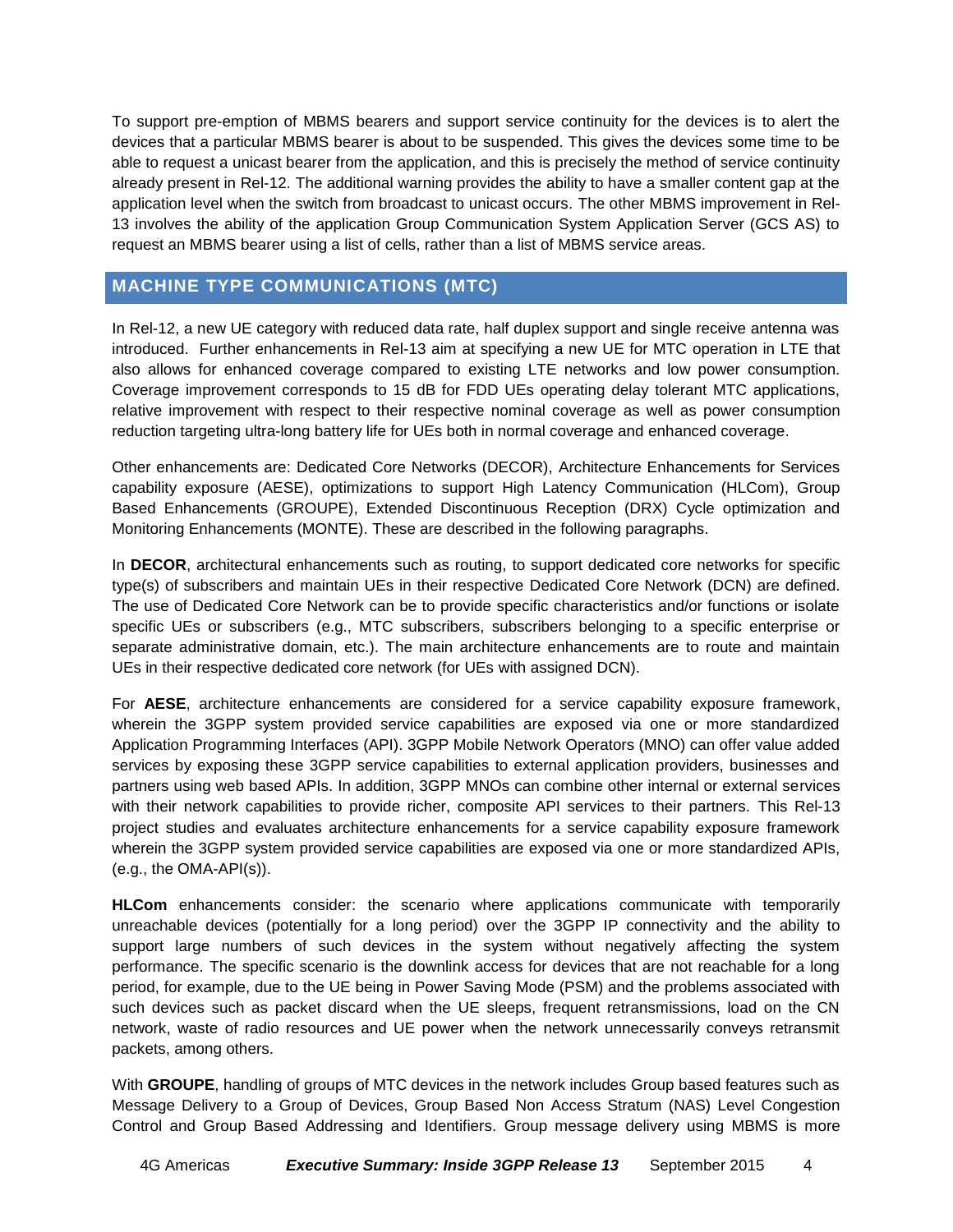suitable to deliver a group message to a large group membership in a particular geographical area. Devices that belong to a predefined group may overload the Mobility Management Entity by generating a large amount of NAS signalling. For example, a particular group of devices may continuously try to connect to a non-responding server and do so by repeatedly (and successfully) reattaching to the network during the recovery phase of this particular server. Lastly, group based addressing and identifiers are essential to support group based features such as delivery of group messaging and group policing, to determine if a subscription is a member of a specific group or to address the individual devices within a group.

**Extended DRX** Cycle studied long DRX cycles beyond 10.24 seconds for both Idle and Connected Mode DRX for power consumption optimization for cases where mobile terminated data has a delay tolerance in the order of minutes to an hour. The study intends to complete the work that was initiated as part of Rel-12 work on MTC Power Consumption Optimization.

In **MONTE,** mechanisms to monitor various aspects of device operation via different 3GPP interfaces/nodes were defined. A primary mechanism was defined that allows an application (e.g., a Service Capability Server/Application Server (SCS/AS), as defined by oneM2M, to be able to access the set of capabilities required for monitoring via different 3GPP interfaces/nodes (e.g., Home Subscriber Server (HSS) via Sh (interface between AS and Home Subscriber Server), with enhancements), or Policy Charging and Rules Function (PCRF) via Receive (Rx) with enhancements or MME/Serving GPRS Support Node (SGSN) via the new interface T6a/T6b to Service Creation Environment Function (SCEF). The mechanism for monitoring is generic, in the sense that additional events and data requests can be supported using this same mechanism.

# **LICENSED ASSISTED ACCESS (LAA) AND CARRIER AGGREGATION (CA) ENHANCEMENTS**

Licensed Assisted Access features carrier aggregation operation with one or more low power Secondary Cells (SCells) operating in unlicensed spectrum and is either downlink-only or contains both uplink and downlink. To ensure good end user experience, LAA and the usage of the unlicensed spectrum is tightly coupled with LTE in licensed spectrum.

Ensuring fair sharing of the unlicensed spectrum with other operators and other systems such as Wi-Fi is central to LAA. Several mechanisms that enable fair coexistence have been evaluated. The LAA node searches and finds a part of the unlicensed spectrum with low load, thereby avoiding other systems if possible. If no free channel is found, LAA will specify the algorithm and share the channel with other technologies or other LAA deployments. Rel-13 will also include a Listen-Before-Talk (LBT) mechanism, where the transmitter ensures there are no ongoing transmissions on the carrier frequency prior to transmitting.

A separate but related Rel-13 feature is the enhancements to the carrier aggregation framework which will be extended to handle up to 32 carriers. The enhancements include specifying control signaling for up to 32 component carriers for both uplink and downlink. In the 5 GHz bands considered for LAA, there is already room for even larger bandwidths. More licensed spectrum is also expected to become available, for example in the 3.5 GHz band, which can be used to increase network capacity and meet traffic growth.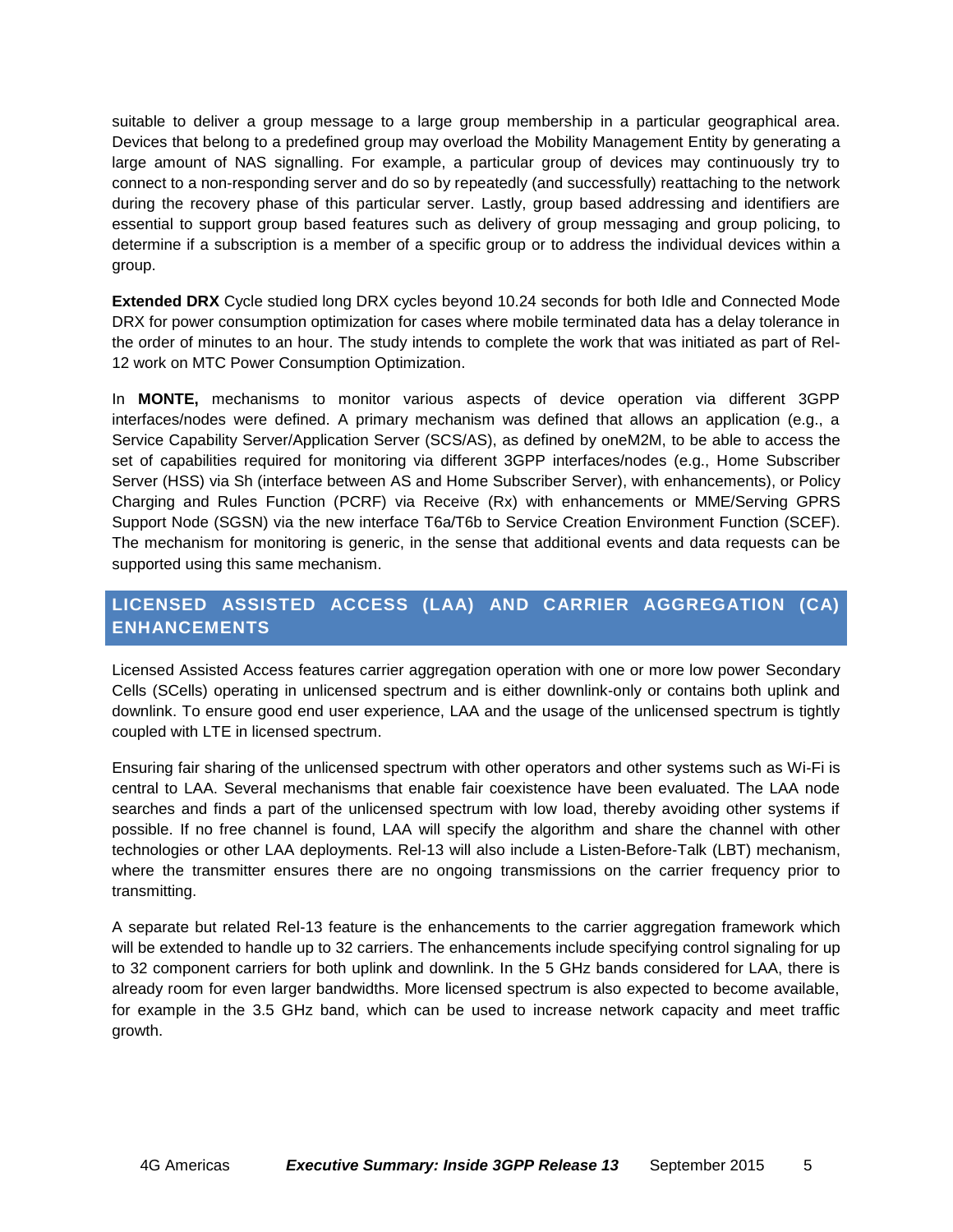## **INDOOR POSITIONING**

Enhancements to improve positioning both indoors and in other challenging environments were studied since September 2014 with the motivation for the study driven by the observation that mobile devices are used increasingly indoors. In the U.S., the FCC has recognized this, and in January 2015 issued the Fourth Report and Order on Wireless E911 Location Accuracy Requirements, in which the order requires that wireless providers provide either a dispatchable location or an x/y location within 50 meters for 80 percent of all wireless 911 calls within six years.

Various technologies are evaluated in Rel-13 to improve location performance including Wi-Fi, barometric pressure, collaborative positioning and terrestrial beacon systems.

### **CONGESTION CONTROL AND MANAGEMENT**

Features in User-Plane Congestion (**UPCON**) aim at detecting and mitigating situations where the offered load exceeds the capacity of the RAN to transfer user data for a few seconds or longer. Congestion mitigation techniques include traffic prioritization (e.g., by adjusting Quality of Service (QoS) for specific services according to operator policies and subscriber profile), traffic reduction (e.g., by compressing images or by applying adaptations for streaming applications) and traffic limiting (e.g., by prohibiting or deferring certain services traffic such as unattended data traffic where unattended data traffic is defined as data traffic of which the user is unaware.

Application specific congestion control for data communication (**ACDC**) is intended to be an access control mechanism allowing the operator to prioritize/restrict access attempts from specific applications, so as to mitigate overload of the access network and/or the core network. The home network will configure the UE with at least four Application Specific Congestion Control for Data Communication (ACDC) categories, and the network will then broadcast access control information (e.g., barring rates) for each ACDC category and will also broadcast an indication of whether ACDC applies to roaming UEs. When an application at the UE triggers an access attempt, the UE will check the ACDC category to which this application belongs, and then apply access control per the information broadcast by the network for the corresponding ACDC category. This mechanism is optional at both the network side and the UE side, and is applicable to both Universal Terrestrial Radio Access Network (UTRAN) and Evolved (E)-UTRAN.

#### **SERVICES**

Prior to Rel-13, mechanisms have been defined for simultaneous connectivity of different Public Data Network (PDN) connections over Wi-Fi and 3GPP based technologies. In Rel-10, 3GPP defined the capability for Dual Stack Mobile IPv6 (DSMIPv6) capable UEs to dynamically and seamlessly be directed to move IP flows belonging to the same PDN between Wi-Fi and 3GPP technologies. DSMIP is a mobility protocol specified in the Internet Engineering Task Force (IETF) that provides IP address preservation for IPv4 and IPv6 sessions, allowing the user to roam independently in IPv4 and IPv6 accesses. However, many operators have deployed alternative network-based mobility protocols (e.g., GPRS Tunneling Protocol (GTP) and Proxy Mobile IP (PMIP)). Thus, Rel-13 is defining a feature called Network Based IP Flow Mobility (NBIFOM) using other network-based mobility protocols, in particular PMIP and GTP-based mobility protocols for both trusted (S2a based) and untrusted (S2b based) Wireless Local Area Network (WLAN) access.

In **Enhancements to WEBRTC Interoperability** (eWEBRTCi), continued from Rel-12 WebRTC work, this work item studied the use case that WebRTC clients' IMS subscription corresponds to the third party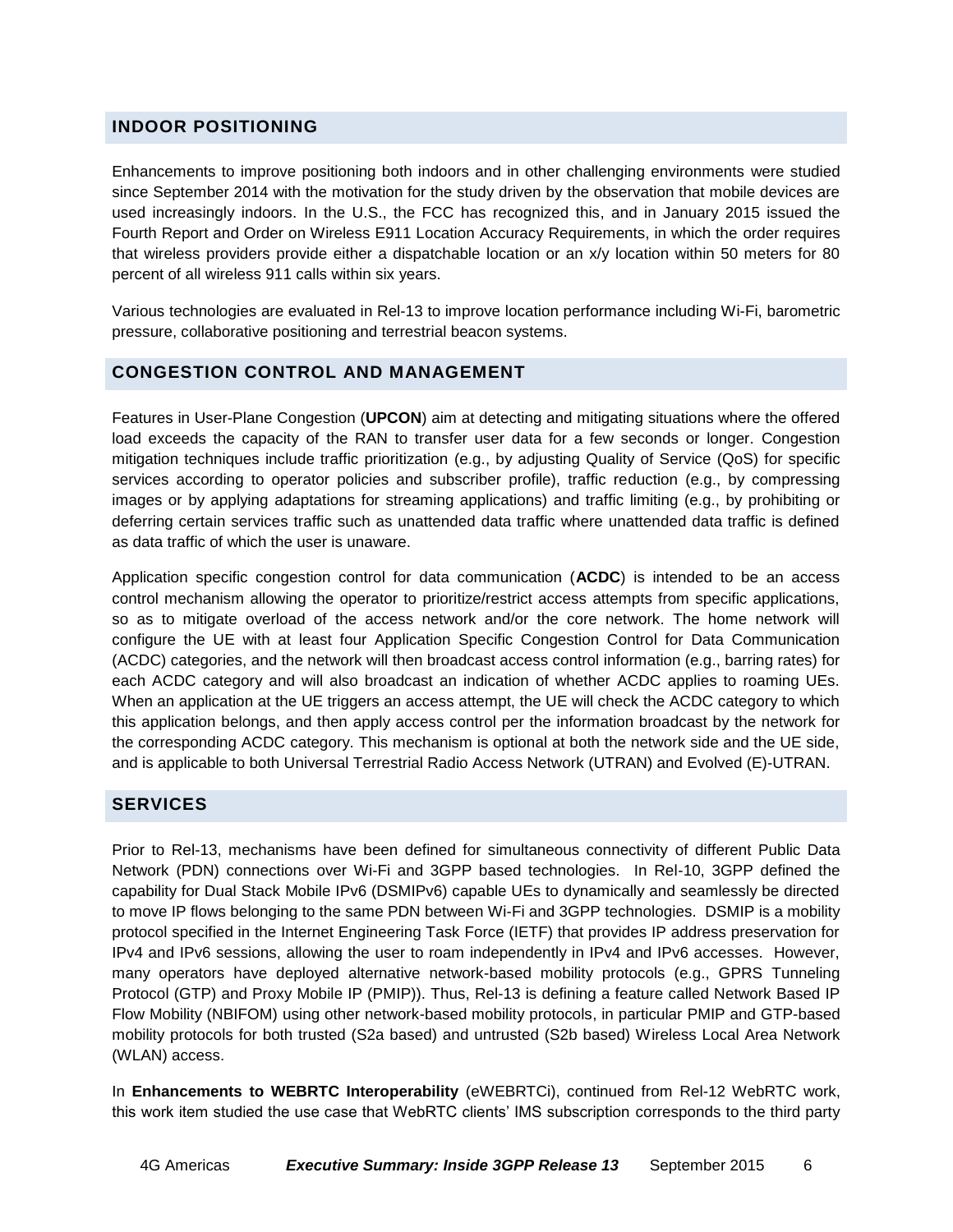managed users (e.g., corporate users or the users of a web service such as a game, where a range-IMPU corresponds to a set of IMPU (called "individual IP Multimedia Public Identity (IMPU)") that share the same IMS services). Some characteristics of the scenario are when the number of the third party managed users may scale from a small number to a huge number and when the assignment for Public User ID (Public Service Identity or PSI) for the third party managed users is left to a third party (Corporate/Web service). This supports flexibility for the third party to manage their services and users. Three proposed solutions have been evaluated.

Following the introduction in Rel-12 of the new EVS codec for Multimedia Telephony (MMTel), 3GPP has started working on extending the support of **Enhanced Voice Services** (EVS) over UMTS Circuit Switched (CS) networks. This will improve user quality and capacity for CS users, also providing a seamless voice experience between and across CS and Voice over IP (VoIP) networks. Needed specifications that have been considered are the codec requirements, Radio Access Network (RAN) UTRAN updates) and Core Network and Terminals (CT for NAS/Core Network (CN) updates).

In **Enhanced Dynamic Adaptive Streaming over HTTP** (DASH), 3GPP started to work on Rel-13 enhancements for DASH-based services. Specifically, the Rel-13 work aims at covering the following aspects: additional tools to optimize efficiency and robustness for Live Services, alignment with common industry practices on Digital Rights Management (DRM) and Content Protection, the addition of metadata to support client-controlled streaming services, the support of methods to address optimized DASH Operation with network proxy caches as well as services for caching of DASH content at UE functions, and last but not least, the support for consistent playout behavior of specific content with metadata support and dedicated client behavior including authentication, authorization and session control.

This concludes the overview of enhancements to LTE in Rel-13; additional study items follow for enhancements to HSPA+.

# **HSPA+ ENHANCEMENTS**

Various improvements for the downlink of HSPA+ in Downlink Enhancements and Machine Type Communications are being studied in Rel-13.

Complementing work introduced in Rel-12 and titled "Further Enhanced Uplink (EUL) enhancements" to improve the uplink performance, the Rel-13 Study Item, "Downlink **Enhancements for UMTS**" covers various downlink improvements. They can be broadly categorized into reduction of downlink control channel overhead in high load scenarios, improvements to L2/L3 signaling transmission and enhancing Serving Radio Bearer (SRB) over HSPA. For downlink control channel, the focus has been on evaluating investigating methods whereby the overhead associated with downlink power control can be reduced. For the case of SRB over HSPA, there is no downlink soft handover and the coverage is smaller than SRB over Dedicated Radio Channel (DCH) which can benefit from the soft handover gain.

For Machine Type Communications improvements, similar to LTE, a Study Item on **Small Data Transmission Enhancements for UMTS** aims to identify current system limitations and technical solutions for improved support of small data/delay tolerant applications and massive deployment of devices in UMTS/HSPA networks. In addition to studies on device power saving enhancements, signaling optimizations and coverage enhancements, improving access control for CELL\_Paging Channel (Cell\_PCH) and UTRAN Registration Area Paging Channel (URA\_PCH) are considered as well.